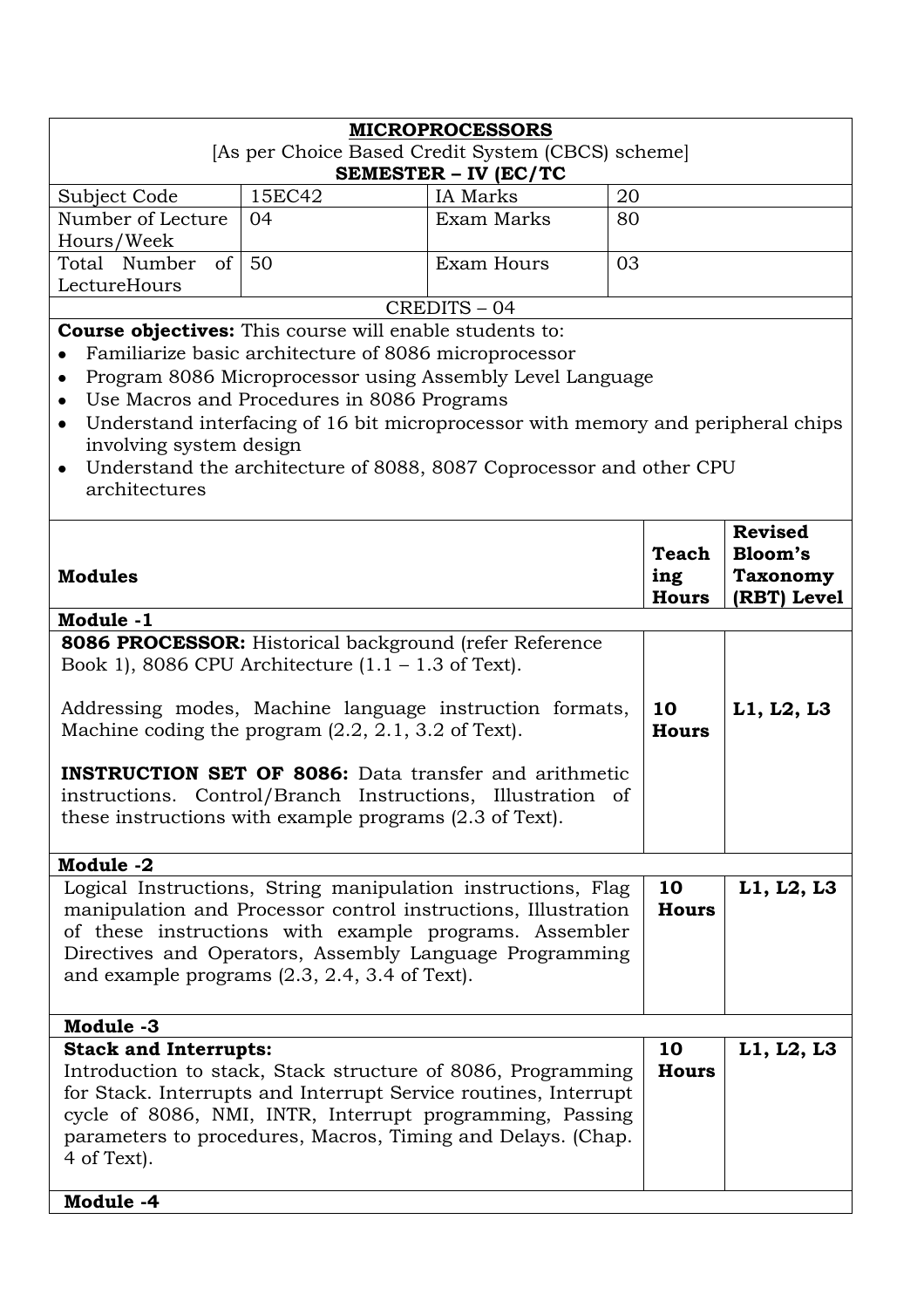| 8086 Bus Configuration and Timings:<br>Physical memory Organization, General Bus operation cycle,<br>I/O addressing capability, Special processor activities,<br>Minimum mode 8086 system and Timing diagrams, Maximum<br>Mode 8086 system and Timing diagrams. (1.4 to 1.9 of Text).<br>Basic Peripherals and their Interfacing with 8086 (Part 1):<br>Static RAM Interfacing with 8086 (5.1.1), Interfacing I/O<br>ports, PIO 8255, Modes of operation - Mode-0 and BSR Mode,<br>Interfacing Keyboard and 7-Segment digits using 8255 (Refer<br>5.3, 5.4, 5.5 of Text).<br>Module 5                                                                          | 10<br><b>Hours</b> | L1, L2, L3 |
|----------------------------------------------------------------------------------------------------------------------------------------------------------------------------------------------------------------------------------------------------------------------------------------------------------------------------------------------------------------------------------------------------------------------------------------------------------------------------------------------------------------------------------------------------------------------------------------------------------------------------------------------------------------|--------------------|------------|
| Basic Peripherals and their Interfacing with 8086 (Part 2):<br>Interfacing ADC-0808/0809, DAC-0800, Stepper Motor using<br>8255<br>$(5.6.1, 5.7.2, 5.8)$ . Timer 8254 – Mode 0, 1, 2 & 3 and<br>Interfacing programmes for these modes (refer 6.1 of Text).<br><b>INT 21H DOS Function calls</b> - for handling Keyboard and<br>Display (refer Appendix-B of Text).<br><b>Other Architectures:</b> Architecture of 8088 (refer 1.10 upto<br>1.10.1 of Text) and Architecture of NDP 8087 (refer 8.3.1, 8.3.5<br>of Text).<br>Von-Neumann & Harvard CPU architecture and CISC & RISC<br>CPU architecture (refer Reference Book 1).                              | 10<br><b>Hours</b> | L1, L2, L3 |
| <b>Course outcomes:</b> At the end of the course students will be able to:<br>Explain the History of evaluation of Microprocessors, Architecture of 8086, 8088,<br>8087, CISC & RISC, Von-Neumann & Harvard CPU architecture<br>Write 8086 Assembly level programs using the 8086 instruction set<br>٠<br>Write modular programs using procedures and macros.<br>٠<br>Write 8086 Stack and Interrupts programming<br>Interface 8086 to Static memory chips and 8255, 8254, 0808 ADC, 0800 DAC,<br>Keyboard, Display and Stepper motors.<br>Use INT 21 DOS interrupt function calls to handle Keyboard and Display<br><b>Graduating Attributes (as per NBA)</b> |                    |            |
| Engineering Knowledge<br>Problem Analysis<br>Design / development of solutions (partly)                                                                                                                                                                                                                                                                                                                                                                                                                                                                                                                                                                        |                    |            |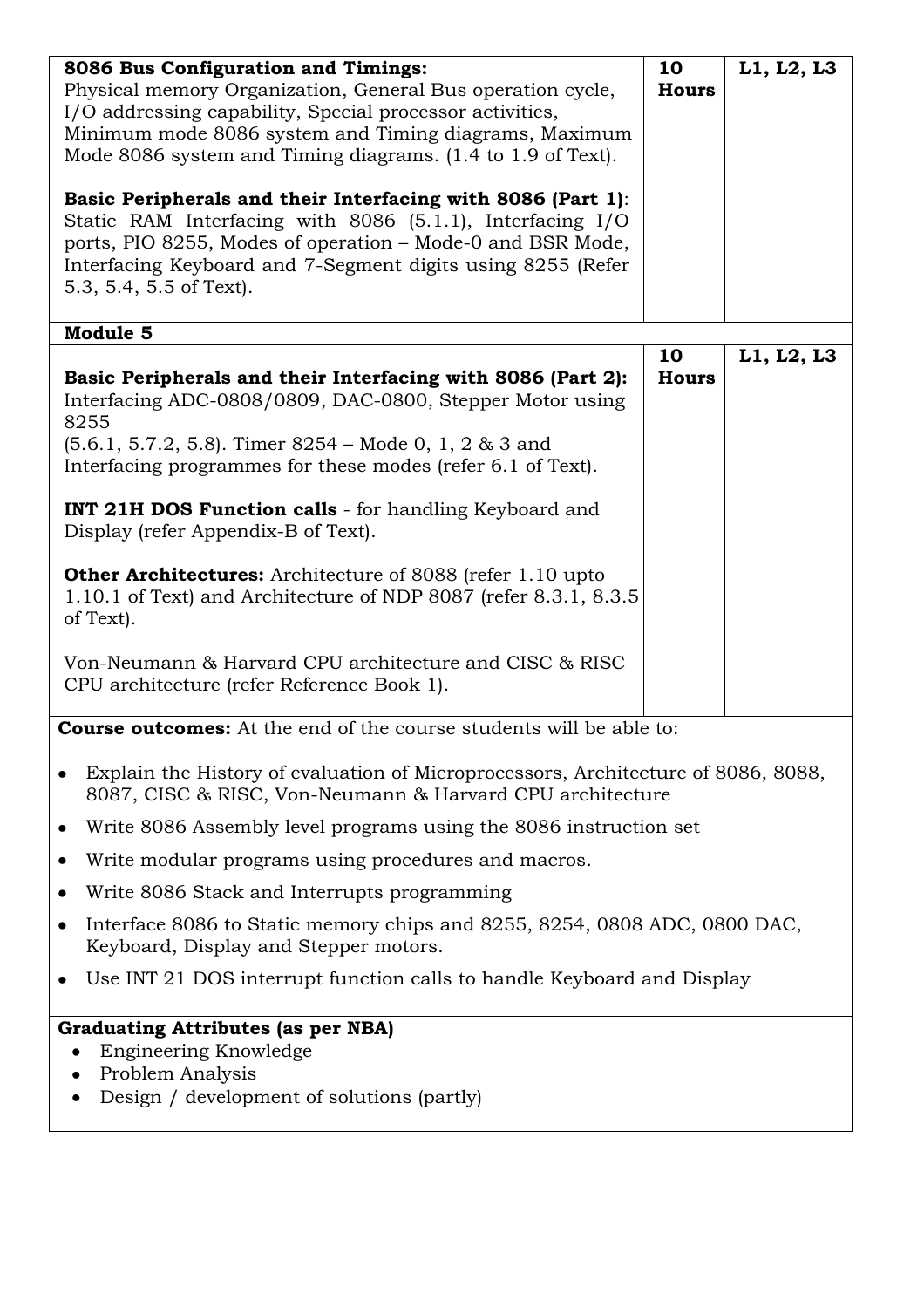### **Question paper pattern:**

- The question paper will have ten questions.
- Each full Question consisting of 16marks  $\bullet$
- There will be 2 full questions (with a maximum of four sub questions) from each  $\bullet$ module.
- Each full question will have sub questions covering all the topics under a  $\bullet$ module.
- The students will have to answer 5 full questions, selecting one full question from each module.

# **Text Book:**

**Advanced Microprocessors and Peripherals** - A.K. Ray and K.M. Bhurchandi, TMH, 3rd Edition, 2012, ISBN 978-1-25-900613-5.

- 1. **Microprocessor and Interfacing** Douglas V Hall, SSSP Rao, 3rd edition TMH, 2012.
- 2. **Microcomputer systems-The 8086 / 8088 Family** Y.C. Liu and A. Gibson, 2nd edition, PHI -2003.
- 3. **The 8086 Microprocessor: Programming & Interfacing the PC**  Kenneth J Ayala, CENGAGE Learning, 2011.
- 4. **The Intel Microprocessor, Architecture, Programming and Interfacing** - Barry B. Brey, 6e, Pearson Education / PHI, 2003.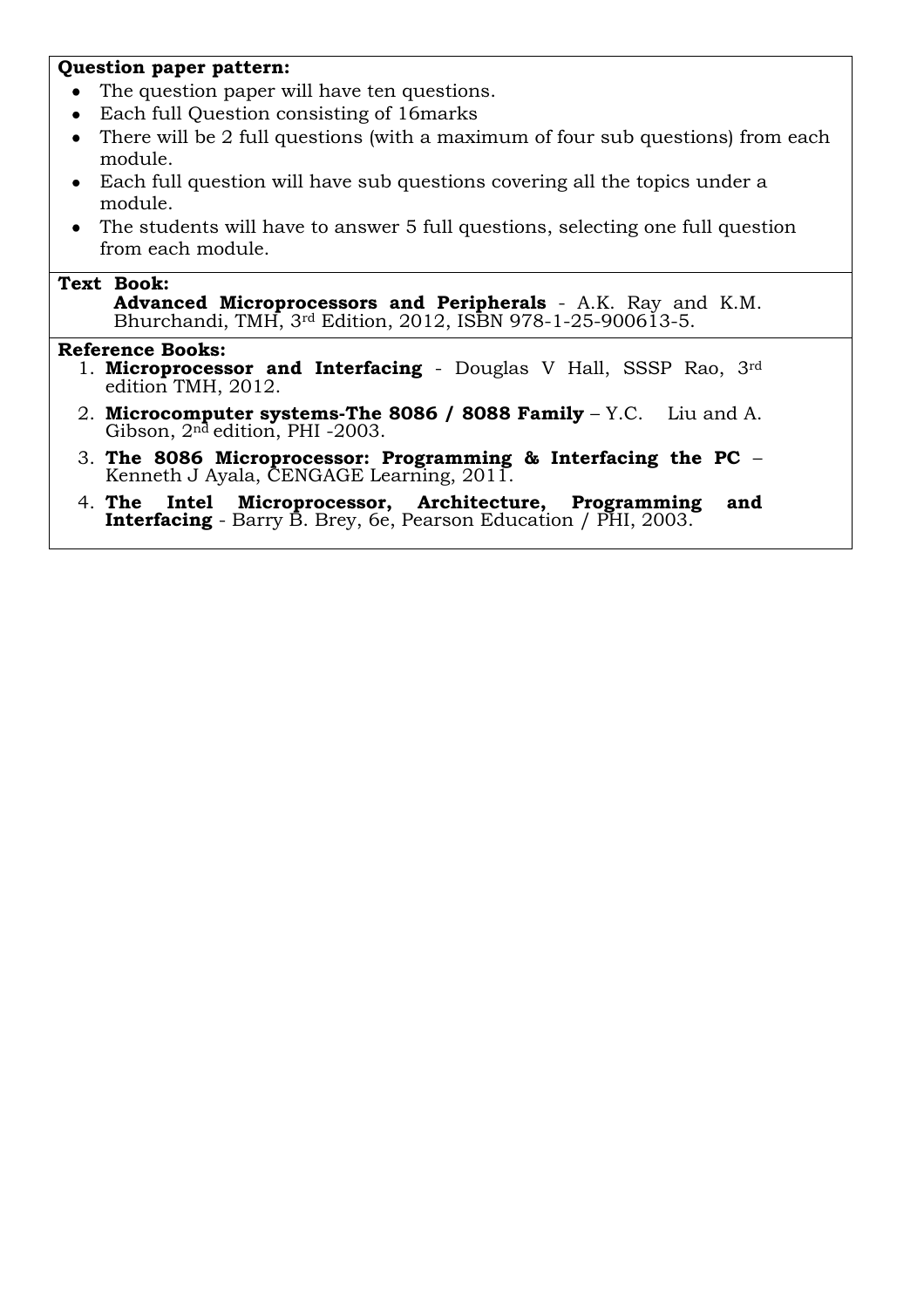| [As per Choice Based Credit System (CBCS) scheme]<br>SEMESTER - IV (EC/TC)<br>15EC43<br><b>IA</b> Marks<br>20<br>Subject Code<br>Number of Lecture<br>Exam Marks<br>04<br>80<br>Hours/Week<br>of  <br>50<br>Total Number<br>Exam Hours<br>03<br>Lecture Hours<br>CREDITS-04<br><b>Course objectives:</b> This course will enable students to:<br>Know the basic features, configurations and application of control systems.<br>٠<br>Know various terminologies and definitions for the control systems.<br>$\bullet$<br>Learn how to find a mathematical model of electrical, mechanical and electro-<br>$\bullet$<br>mechanical systems.<br>Know how to find time response from the transfer function.<br>٠<br>Find the transfer function via Masons' rule.<br>Analyze the stability of a system from the transfer function. |                                                             |  |  |  |
|--------------------------------------------------------------------------------------------------------------------------------------------------------------------------------------------------------------------------------------------------------------------------------------------------------------------------------------------------------------------------------------------------------------------------------------------------------------------------------------------------------------------------------------------------------------------------------------------------------------------------------------------------------------------------------------------------------------------------------------------------------------------------------------------------------------------------------|-------------------------------------------------------------|--|--|--|
|                                                                                                                                                                                                                                                                                                                                                                                                                                                                                                                                                                                                                                                                                                                                                                                                                                |                                                             |  |  |  |
|                                                                                                                                                                                                                                                                                                                                                                                                                                                                                                                                                                                                                                                                                                                                                                                                                                |                                                             |  |  |  |
|                                                                                                                                                                                                                                                                                                                                                                                                                                                                                                                                                                                                                                                                                                                                                                                                                                |                                                             |  |  |  |
|                                                                                                                                                                                                                                                                                                                                                                                                                                                                                                                                                                                                                                                                                                                                                                                                                                |                                                             |  |  |  |
|                                                                                                                                                                                                                                                                                                                                                                                                                                                                                                                                                                                                                                                                                                                                                                                                                                |                                                             |  |  |  |
|                                                                                                                                                                                                                                                                                                                                                                                                                                                                                                                                                                                                                                                                                                                                                                                                                                |                                                             |  |  |  |
|                                                                                                                                                                                                                                                                                                                                                                                                                                                                                                                                                                                                                                                                                                                                                                                                                                |                                                             |  |  |  |
|                                                                                                                                                                                                                                                                                                                                                                                                                                                                                                                                                                                                                                                                                                                                                                                                                                |                                                             |  |  |  |
|                                                                                                                                                                                                                                                                                                                                                                                                                                                                                                                                                                                                                                                                                                                                                                                                                                |                                                             |  |  |  |
|                                                                                                                                                                                                                                                                                                                                                                                                                                                                                                                                                                                                                                                                                                                                                                                                                                |                                                             |  |  |  |
|                                                                                                                                                                                                                                                                                                                                                                                                                                                                                                                                                                                                                                                                                                                                                                                                                                |                                                             |  |  |  |
|                                                                                                                                                                                                                                                                                                                                                                                                                                                                                                                                                                                                                                                                                                                                                                                                                                |                                                             |  |  |  |
|                                                                                                                                                                                                                                                                                                                                                                                                                                                                                                                                                                                                                                                                                                                                                                                                                                |                                                             |  |  |  |
|                                                                                                                                                                                                                                                                                                                                                                                                                                                                                                                                                                                                                                                                                                                                                                                                                                |                                                             |  |  |  |
| <b>Teaching</b><br><b>Modules</b><br><b>Hours</b>                                                                                                                                                                                                                                                                                                                                                                                                                                                                                                                                                                                                                                                                                                                                                                              | <b>Revised</b><br>Bloom's<br><b>Taxonomy</b><br>(RBT) Level |  |  |  |
| Module -1                                                                                                                                                                                                                                                                                                                                                                                                                                                                                                                                                                                                                                                                                                                                                                                                                      |                                                             |  |  |  |
| Introduction to Control Systems: Types of Control Systems,<br>Effect of Feedback Systems, Differential equation of<br>10 Hours<br>Physical Systems - Mechanical Systems, Electrical Systems,<br>Analogous Systems. Block diagrams and signal flow graphs:<br>Transfer functions, Block diagram algebra and Signal Flow<br>graphs.                                                                                                                                                                                                                                                                                                                                                                                                                                                                                              |                                                             |  |  |  |
| Module -2                                                                                                                                                                                                                                                                                                                                                                                                                                                                                                                                                                                                                                                                                                                                                                                                                      |                                                             |  |  |  |
| Time Response of feedback control systems: Standard test<br>10 Hours<br>signals, Unit step response of First and Second order<br>Systems. Time response specifications, Time response<br>specifications of second order systems, steady state errors<br>and error constants. Introduction to PI, PD and PID<br>Controllers (excluding design).                                                                                                                                                                                                                                                                                                                                                                                                                                                                                 | L1, L2, L3                                                  |  |  |  |
| Module -3                                                                                                                                                                                                                                                                                                                                                                                                                                                                                                                                                                                                                                                                                                                                                                                                                      |                                                             |  |  |  |
| Stability analysis: Concepts of stability, Necessary<br>10 Hours<br>conditions for Stability, Routh stability criterion, Relative<br>stability analysis: more on the Routh stability criterion,<br>Introduction to Root-Locus Techniques, The root locus<br>concepts, Construction of root loci.<br>Module -4                                                                                                                                                                                                                                                                                                                                                                                                                                                                                                                  | L1, L2, L3                                                  |  |  |  |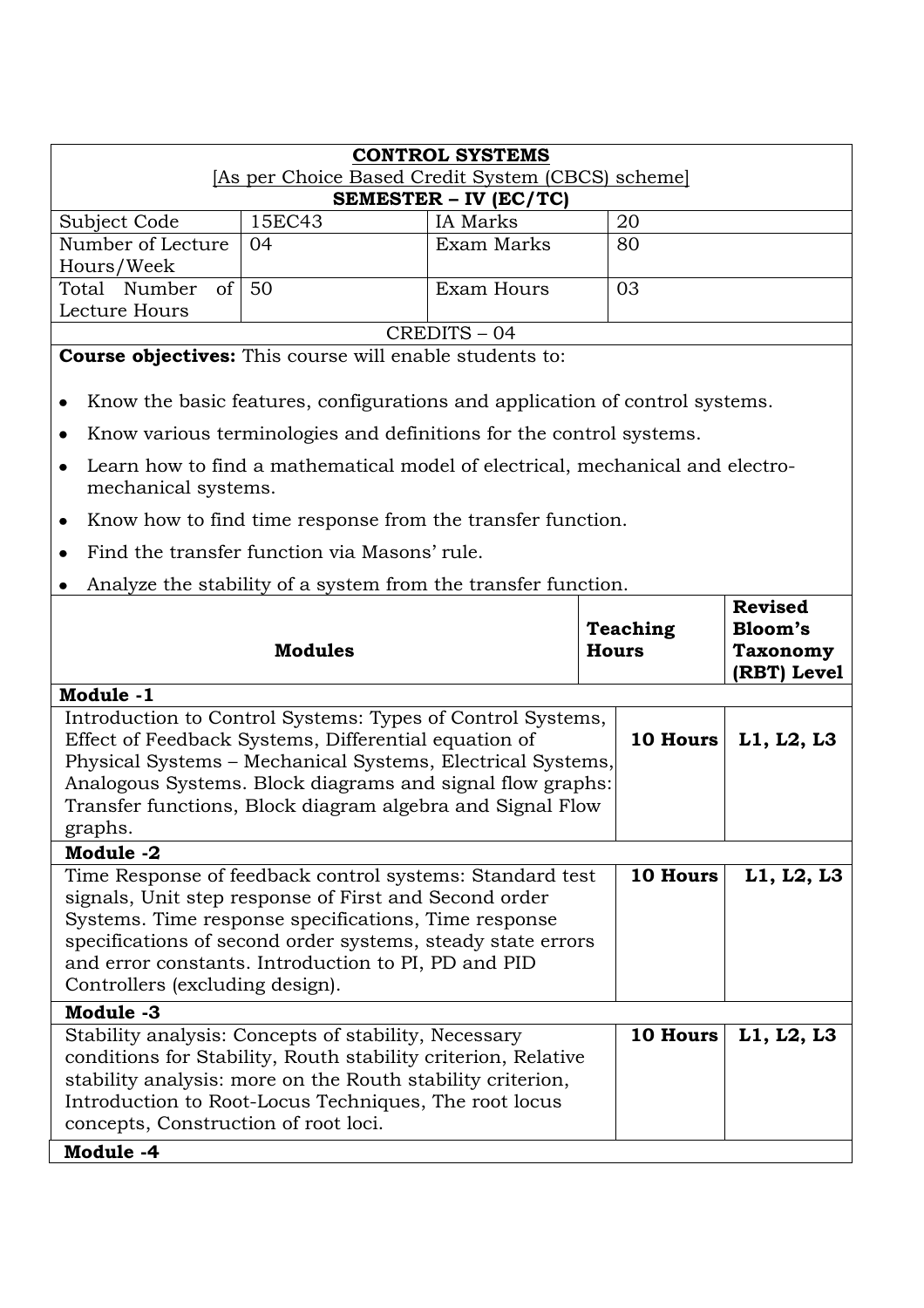| Frequency domain analysis and stability:                                                                                             | <b>10 Hours</b> | L1, L2, L3 |
|--------------------------------------------------------------------------------------------------------------------------------------|-----------------|------------|
| Correlation between time and frequency response, Bode                                                                                |                 |            |
| Plots, Experimental determination of transfer function.                                                                              |                 |            |
| Introduction to Polar Plots, (Inverse Polar Plots excluded)                                                                          |                 |            |
| Mathematical preliminaries, Nyquist Stability criterion,                                                                             |                 |            |
| (Systems with transportation lag excluded)                                                                                           |                 |            |
| Introduction to lead, lag and lead-lag compensating                                                                                  |                 |            |
| networks (excluding design).                                                                                                         |                 |            |
| Module -5                                                                                                                            |                 |            |
| Introduction to Digital Control System: Introduction,                                                                                | 10 Hours        | L1, L2, L3 |
| Spectrum Analysis of Sampling process, Signal                                                                                        |                 |            |
| reconstruction, Difference equations. Introduction to State                                                                          |                 |            |
| variable analysis: Introduction, Concept of State, State                                                                             |                 |            |
| variables & State model, State model for Linear Continuous                                                                           |                 |            |
| & Discrete time systems, Diaganolisation.                                                                                            |                 |            |
|                                                                                                                                      |                 |            |
| <b>Course outcomes:</b> At the end of the course, the students will be able to                                                       |                 |            |
|                                                                                                                                      |                 |            |
| Develop the mathematical model of mechanical and electrical systems                                                                  |                 |            |
| Understand time domain specifications for first and second order systems                                                             |                 |            |
| Determine the stability of a system in the time domain using Route Harvitz                                                           |                 |            |
| criteria and root locus technique                                                                                                    |                 |            |
| Determine the stability of a system in the frequency domain using Nyquist and<br>$\bullet$                                           |                 |            |
| bode plots                                                                                                                           |                 |            |
| Model a control system in continuous and discrete time using state variable<br>$\bullet$                                             |                 |            |
| techniques                                                                                                                           |                 |            |
| <b>Graduating Attributes (as per NBA)</b><br>Engineering Knowledge<br>Problem Analysis<br>Design / development of solutions (partly) |                 |            |
| Question paper pattern:                                                                                                              |                 |            |
| The question paper will have ten questions.                                                                                          |                 |            |
| Each full Question consisting of 16 marks                                                                                            |                 |            |
|                                                                                                                                      |                 |            |
| There will be 2 full questions (with a maximum of four sub questions) from each<br>٠<br>module.                                      |                 |            |
| Each full question will have sub questions covering all the topics under a<br>٠                                                      |                 |            |
| module.                                                                                                                              |                 |            |
| The students will have to answer 5 full questions, selecting one full question                                                       |                 |            |
| from each module.                                                                                                                    |                 |            |
| Text Book:                                                                                                                           |                 |            |
| J. Nagarath and M. Gopal, "Control Systems Engineering", New Age International (P)                                                   |                 |            |
| Limited, Publishers, Fifth edition-2005, ISBN: 81-224-2008-7.                                                                        |                 |            |
| <b>Reference Books:</b>                                                                                                              |                 |            |
| 1. "Modern Control Engineering," K.Ogata, Pearson Education Asia/PHI, 4 <sup>th</sup> Edition,                                       |                 |            |
| 2002. ISBN 978-81-203-4010-7.                                                                                                        |                 |            |
| 2. "Automatic Control Systems", Benjamin C. Kuo, John Wiley India Pvt. Ltd., 8 <sup>th</sup><br>Edition, 2008.                       |                 |            |
| 3. "Feedback and Control System," Joseph J Distefano III et al., Schaum's Outlines,<br>TMH, 2 <sup>nd</sup> Edition 2007.            |                 |            |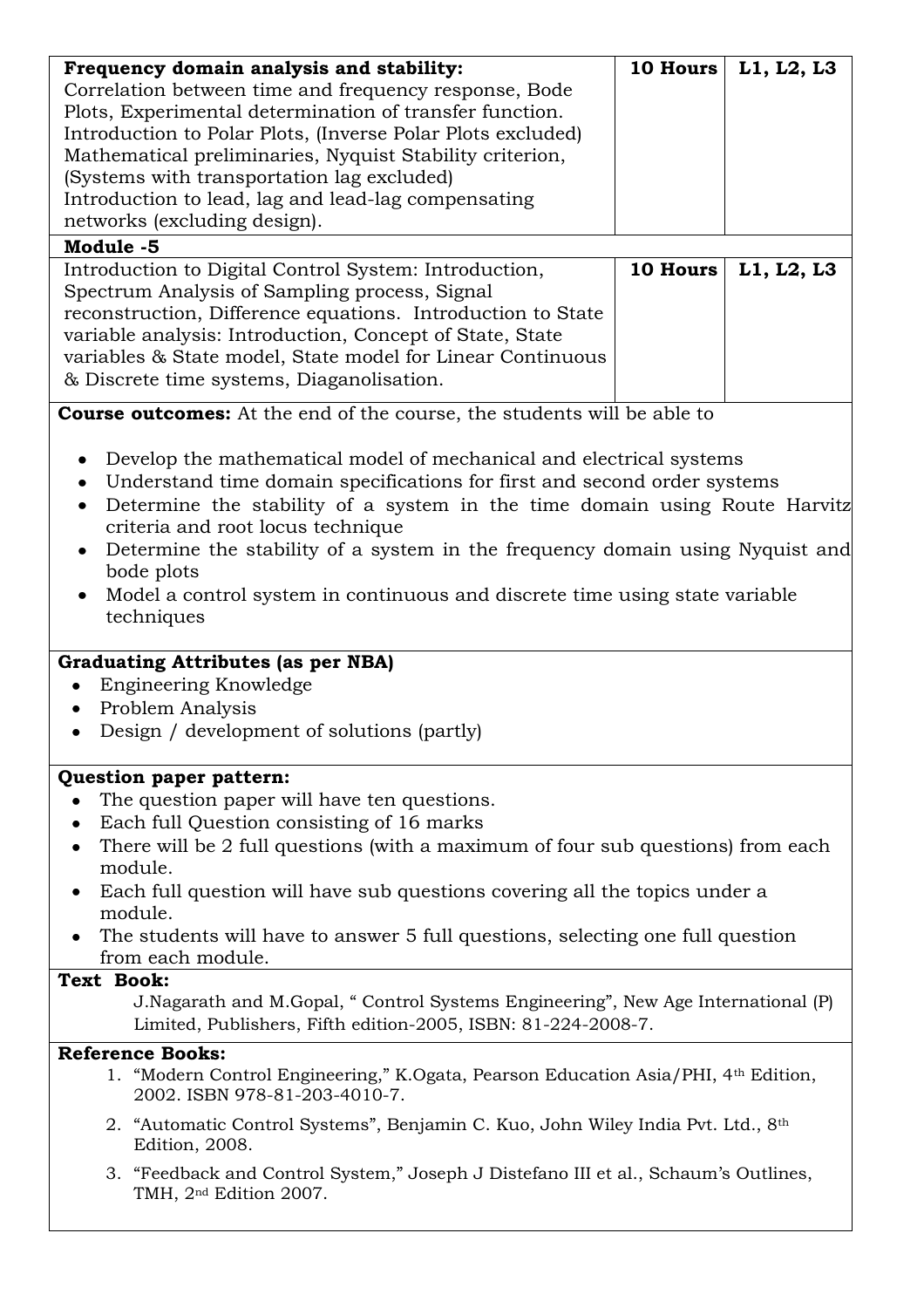| <b>SIGNALS AND SYSTEMS</b><br>[As per Choice Based Credit System (CBCS) scheme] |        |                 |    |  |
|---------------------------------------------------------------------------------|--------|-----------------|----|--|
| <b>SEMESTER – IV (EC/TC)</b>                                                    |        |                 |    |  |
| Subject Code                                                                    | 15EC44 | <b>IA</b> Marks | 20 |  |
| Number of Lecture                                                               | 04     | Exam Marks      | 80 |  |
| Hours/Week                                                                      |        |                 |    |  |
| Total Number of 50                                                              |        | Exam Hours      | 03 |  |
| Lecture Hours                                                                   |        |                 |    |  |
| CREDITS-04                                                                      |        |                 |    |  |

**Course objectives:** This course will enable students to:

- Understand the mathematical description of continuous and discrete time signals and systems.
- Analyze the signals in time domain using convolution difference/differential equations
- Classify signals into different categories based on their properties.
- Analyze Linear Time Invariant (LTI) systems in time and transform domains.  $\bullet$
- Build basics for understanding of courses such as signal processing, control  $\bullet$ system and communication.

| <b>Modules</b><br>Module -1                                                                                                                                                                                                                                                                                                                                                                                                                                                                                                                                                                                                                                                                                                                                                                                                                                                              | <b>Teaching</b><br><b>Hours</b> | <b>Revised</b><br>Bloom's<br><b>Taxonomy</b><br>(RBT) Level |
|------------------------------------------------------------------------------------------------------------------------------------------------------------------------------------------------------------------------------------------------------------------------------------------------------------------------------------------------------------------------------------------------------------------------------------------------------------------------------------------------------------------------------------------------------------------------------------------------------------------------------------------------------------------------------------------------------------------------------------------------------------------------------------------------------------------------------------------------------------------------------------------|---------------------------------|-------------------------------------------------------------|
| Introduction and Classification of<br>signals:<br>Definition of signal and systems, communication and<br>control systems as examples. Sampling of analog<br>signals, Continuous time and discrete time signal,<br>Classification of signals as even, odd, periodic and<br>non-periodic, deterministic and non-deterministic,<br>energy and power.<br><b>Elementary signals/Functions:</b> exponential, sine,<br>impulse, step and its properties, ramp, rectangular,<br>triangular, signum, sync functions.<br><b>Operations on signals:</b> Amplitude scaling, addition,<br>multiplication, differentiation,<br>integration<br>(Accumulator for DT), time scaling, time shifting and<br>time folding.<br>Systems: Definition, Classification: linear and non-<br>linear, time variant and invariant, causal and non-<br>causal, static and dynamic, stable and unstable,<br>invertible. | 10 Hours                        | L1, L2, L3                                                  |
| Module -2                                                                                                                                                                                                                                                                                                                                                                                                                                                                                                                                                                                                                                                                                                                                                                                                                                                                                |                                 |                                                             |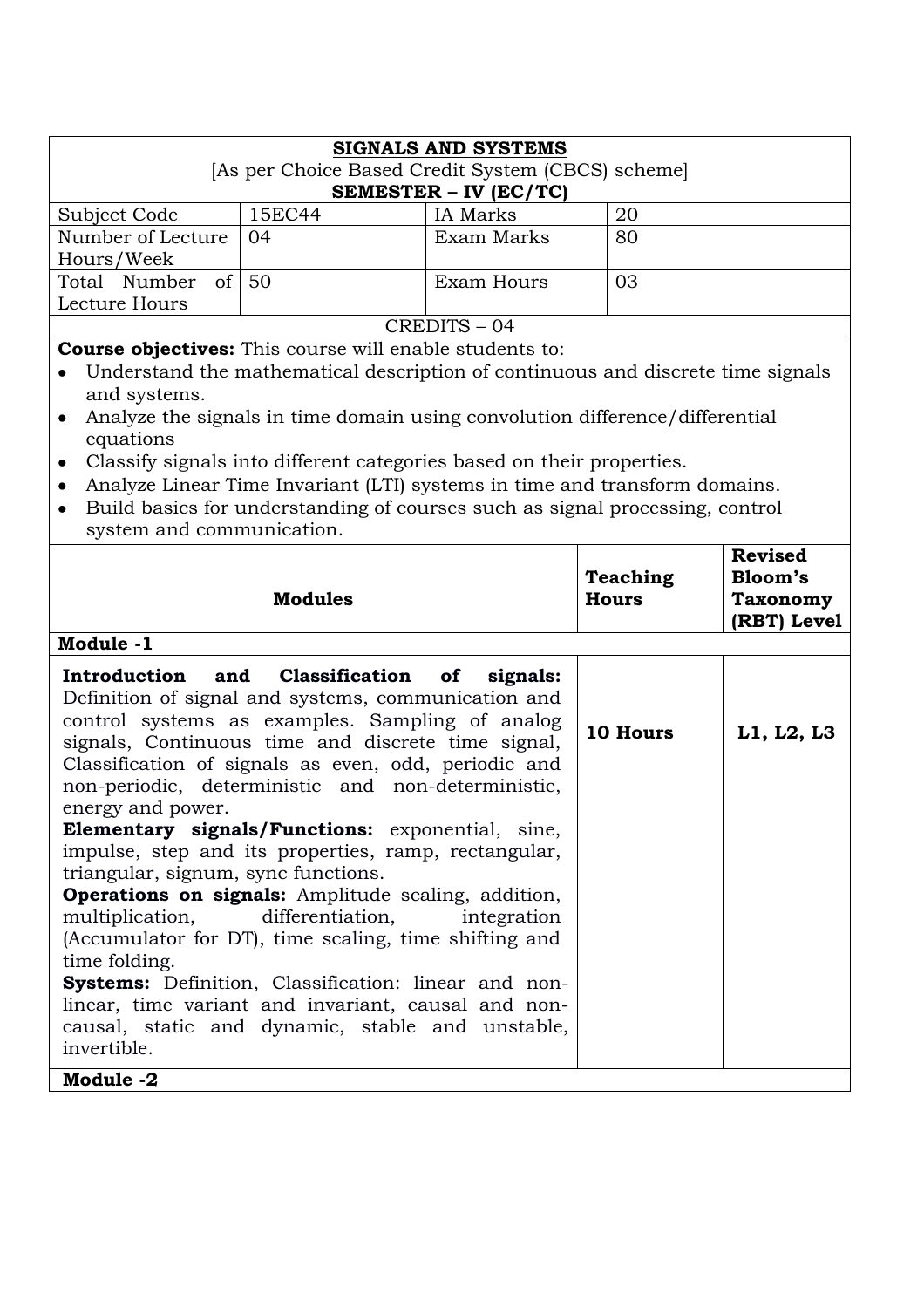| Time domain representation of LTI System: System<br>modeling: Input-output relation, definition of impulse<br>response, convolution sum, convolution integral,<br>computation of convolution integral and convolution<br>sum using graphical method for unit step to unit step,<br>unit step to exponential, exponential to exponential,<br>rectangular and rectangular<br>step<br>to<br>unit<br>to<br>rectangular only. Properties of convolution.                                                                                                                       | 10 Hours                               | L1, L2, L3 |
|---------------------------------------------------------------------------------------------------------------------------------------------------------------------------------------------------------------------------------------------------------------------------------------------------------------------------------------------------------------------------------------------------------------------------------------------------------------------------------------------------------------------------------------------------------------------------|----------------------------------------|------------|
| Module -3                                                                                                                                                                                                                                                                                                                                                                                                                                                                                                                                                                 |                                        |            |
| System interconnection, system properties in terms of<br>impulse response, step response in terms of impulse<br>response.                                                                                                                                                                                                                                                                                                                                                                                                                                                 | $(04+06$ Hours) L1, L2, L3<br>10 Hours |            |
| Fourier Representation of Periodic<br>Signals:<br>Introduction to CTFS and DTFS, definition, properties<br>(No derivation) and basic problems (inverse Fourier<br>series is excluded).                                                                                                                                                                                                                                                                                                                                                                                    |                                        |            |
| Module -4                                                                                                                                                                                                                                                                                                                                                                                                                                                                                                                                                                 |                                        |            |
| <b>Fourier Representation of aperiodic Signals:</b><br>FT representation of aperiodic CT signals - FT,<br>definition, FT of standard CT signals, Properties and<br>their significance.<br>FT representation of aperiodic discrete signals-<br><b>DTFT</b> , definition, DTFT of standard discrete signals,<br>Properties and their significance,<br>Impulse sampling and reconstruction: Sampling<br>theorem (only statement) and reconstruction of signals.                                                                                                              | $(4+4+2$ Hours) L1, L2, L3<br>10 Hours |            |
| Module -5                                                                                                                                                                                                                                                                                                                                                                                                                                                                                                                                                                 |                                        |            |
| <b>Z-Transforms:</b><br>Introduction.<br>the<br>Z-transform<br>properties of the Region of convergence, Properties of<br>Inversion of the Z-Transform,<br>Z-Transform,<br>the<br>Transform analysis of LTI systems.                                                                                                                                                                                                                                                                                                                                                       | 10 Hours                               | L1, L2, L3 |
| <b>Course outcomes:</b> At the end of the course, students will be able to:                                                                                                                                                                                                                                                                                                                                                                                                                                                                                               |                                        |            |
| • Classify signals and systems<br>Determine performance of a system in time-domain given impulse response<br>$\bullet$<br>Determine frequency components of a given arbitrary periodic or aperiodic analog<br>$\bullet$<br>signal using Fourier methods<br>$\bullet$ Determine frequency components of a given arbitrary periodic or aperiodic discrete<br>signal using Fourier methods<br>Understand the properties of Fourier transforms and their use in sampling of analog<br>$\bullet$<br>signals<br>Determine stability of a system using Z-Transforms<br>$\bullet$ |                                        |            |
| <b>Graduating Attributes (as per NBA)</b>                                                                                                                                                                                                                                                                                                                                                                                                                                                                                                                                 |                                        |            |
| Engineering Knowledge<br>Problem Analysis<br>Design / development of solutions (partly)                                                                                                                                                                                                                                                                                                                                                                                                                                                                                   |                                        |            |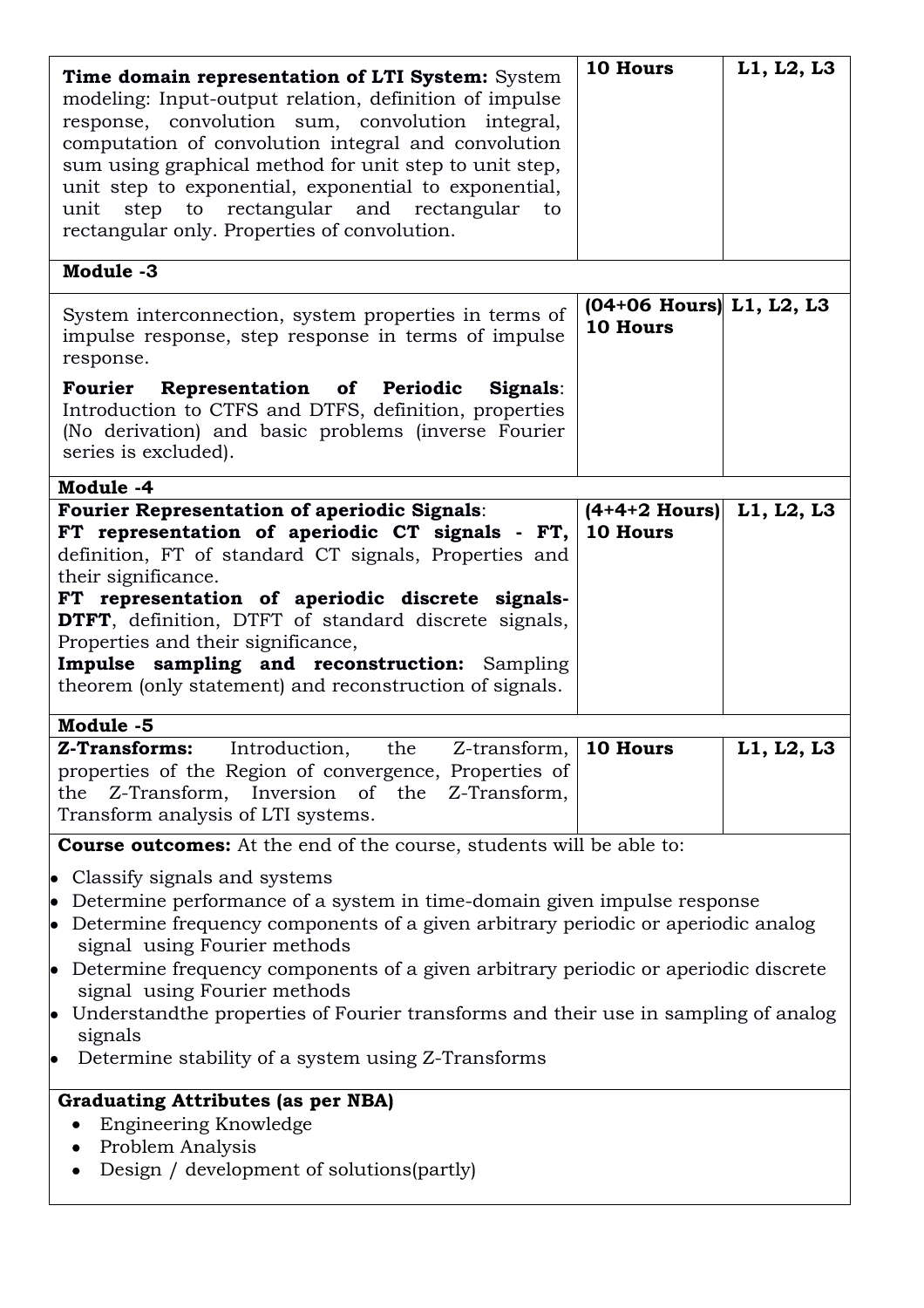### **Question paper pattern:**

- The question paper will have ten questions.
- Each full Question consisting of 16 marks  $\bullet$
- There will be 2 full questions (with a maximum of four sub questions) from each  $\bullet$ module.
- Each full question will have sub questions covering all the topics under a  $\bullet$ module.
- The students will have to answer 5 full questions, selecting one full question from each module.

### **TEXT Book:**

**Simon Haykins and Barry Van Veen,** "Signals and Systems", 2nd Edition, 2008, Wiley India. ISBN 9971-51-239-4.

- 1. **Michael Roberts,** "Fundamentals of Signals & Systems", 2nd edition, Tata McGraw-Hill, 2010, ISBN 978-0-07-070221-9.
- 2. **Alan V Oppenheim, Alan S, Willsky and A Hamid Nawab,** "Signals and Systems" Pearson Education Asia / PHI, 2nd edition, 1997. Indian Reprint 2002.
- 3. **H. P Hsu, R. Ranjan,** "Signals and Systems", Scham"s outlines, TMH, 2006.
- 4. **B. P. Lathi,** "Linear Systems and Signals", Oxford University Press, 2005.
- 5. **Ganesh Rao and Satish Tunga,** "Signals and Systems", Pearson/Sanguine Technical Publishers, 2004.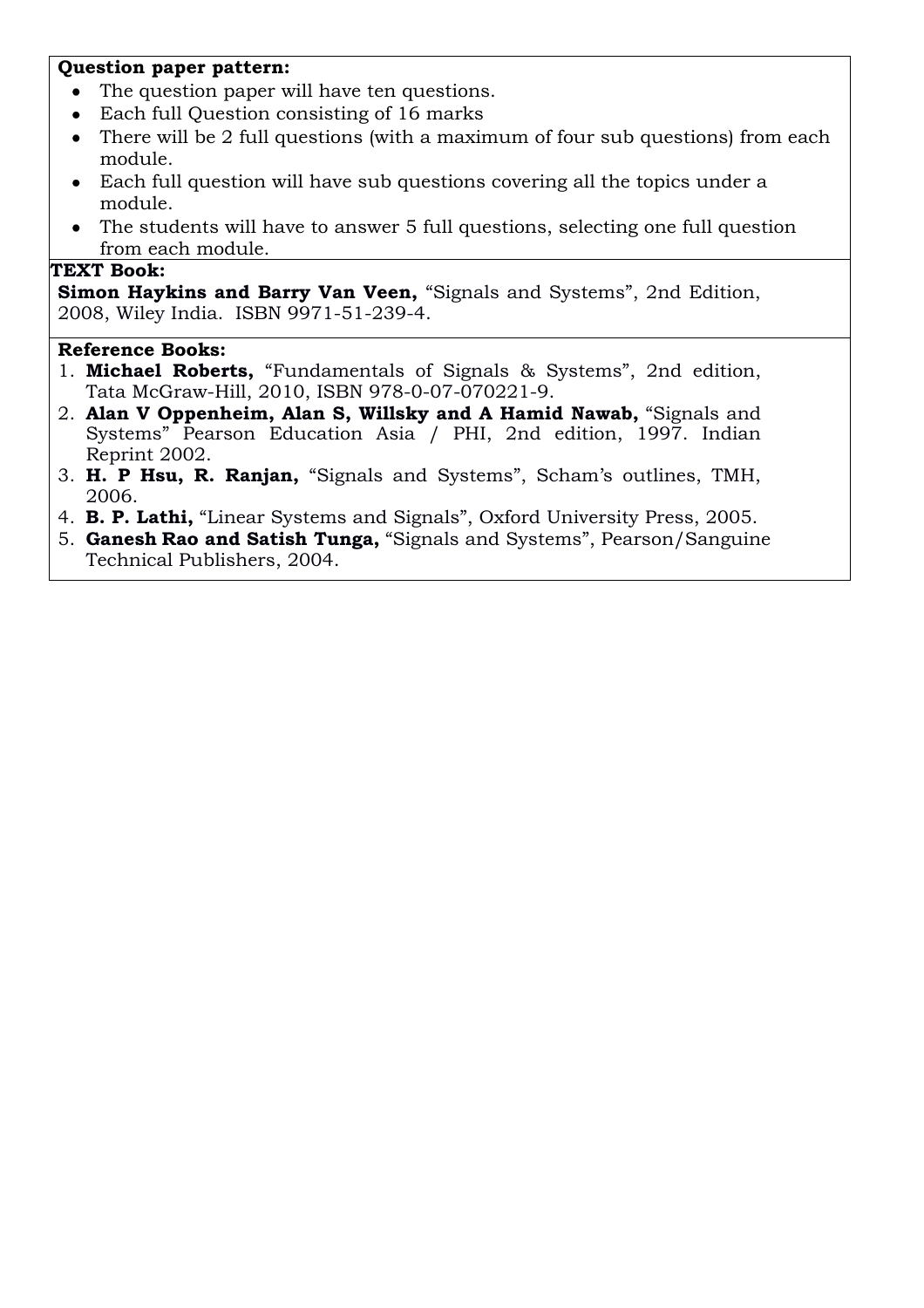|                                                                                                                                                                                                                                                                                                                                                                                                                                                                                             | PRINCIPLES OF COMMUNICATION SYSTEMS |                 |                                     |                                                                       |  |
|---------------------------------------------------------------------------------------------------------------------------------------------------------------------------------------------------------------------------------------------------------------------------------------------------------------------------------------------------------------------------------------------------------------------------------------------------------------------------------------------|-------------------------------------|-----------------|-------------------------------------|-----------------------------------------------------------------------|--|
| [As per Choice Based Credit System (CBCS) scheme]<br>SEMESTER - IV (EC/TC)                                                                                                                                                                                                                                                                                                                                                                                                                  |                                     |                 |                                     |                                                                       |  |
| Subject Code                                                                                                                                                                                                                                                                                                                                                                                                                                                                                | 15EC45                              | <b>IA</b> Marks | 20                                  |                                                                       |  |
| Number of Lecture<br>Hours/Week                                                                                                                                                                                                                                                                                                                                                                                                                                                             | 04                                  | Exam Marks      | 80                                  |                                                                       |  |
| Total Number of Lecture Hours                                                                                                                                                                                                                                                                                                                                                                                                                                                               | 50                                  | Exam Hours      | 03                                  |                                                                       |  |
|                                                                                                                                                                                                                                                                                                                                                                                                                                                                                             | CREDITS-04                          |                 |                                     |                                                                       |  |
| <b>Course objectives:</b> This course will enable students to:<br>Design simple systems for generating and demodulating AM, DSB, SSB and VSB<br>signals<br>Understand the concepts in Angle modulation for the design of communication<br>systems<br>Design simple systems for generating and demodulating frequency modulated<br>signals<br>Learn the concepts of random process and various types of noise.<br>Evaluate the performance of the communication system in presence of noise. |                                     |                 |                                     |                                                                       |  |
| Analyze pulse modulation and sampling techniques                                                                                                                                                                                                                                                                                                                                                                                                                                            |                                     |                 |                                     |                                                                       |  |
| <b>Modules</b>                                                                                                                                                                                                                                                                                                                                                                                                                                                                              |                                     |                 | <b>Teach</b><br>ing<br><b>Hours</b> | <b>Revised</b><br>Bloom's<br><b>Taxonomy</b><br>(RBT)<br><b>Level</b> |  |
| Module $-1$                                                                                                                                                                                                                                                                                                                                                                                                                                                                                 |                                     |                 |                                     |                                                                       |  |
| <b>AMPLITUDE MODULATION:</b> Introduction, Amplitude Modulation:<br>Time & Frequency - Domain description, Switching modulator,<br>Envelop detector.                                                                                                                                                                                                                                                                                                                                        |                                     |                 | 10<br><b>Hours</b>                  | L1, L2, L3                                                            |  |
| DOUBLE SIDE BAND-SUPPRESSED CARRIER MODULATION:<br>Time and Frequency – Domain description, Ring modulator,<br>detection, Costas Receiver, Quadrature Carrier<br>Coherent<br>Multiplexing.                                                                                                                                                                                                                                                                                                  |                                     |                 |                                     |                                                                       |  |
| SINGLE SIDE–BAND AND VESTIGIAL SIDEBAND METHODS OF<br><b>MODULATION:</b> SSB Modulation, VSB Modulation, Frequency<br>Translation, Frequency- Division Multiplexing, Theme Example:<br>VSB Transmission of Analog and Digital Television<br>(Chapter 3 of Text).                                                                                                                                                                                                                            |                                     |                 |                                     |                                                                       |  |
| Module $-2$                                                                                                                                                                                                                                                                                                                                                                                                                                                                                 |                                     |                 |                                     |                                                                       |  |
| <b>ANGLE MODULATION:</b> Basic definitions, Frequency Modulation:<br>Narrow Band FM, Wide Band FM, Transmission bandwidth of FM<br>Signals, Generation of FM Signals, Demodulation of FM Signals,<br>FM Stereo Multiplexing, Phase-Locked Loop: Nonlinear model of<br>PLL, Linear model of PLL, Nonlinear Effects in FM Systems. The<br>Superheterodyne Receiver (refer Chapter 4 of Text).                                                                                                 |                                     |                 | 10<br><b>Hours</b>                  | L1, L2, L3                                                            |  |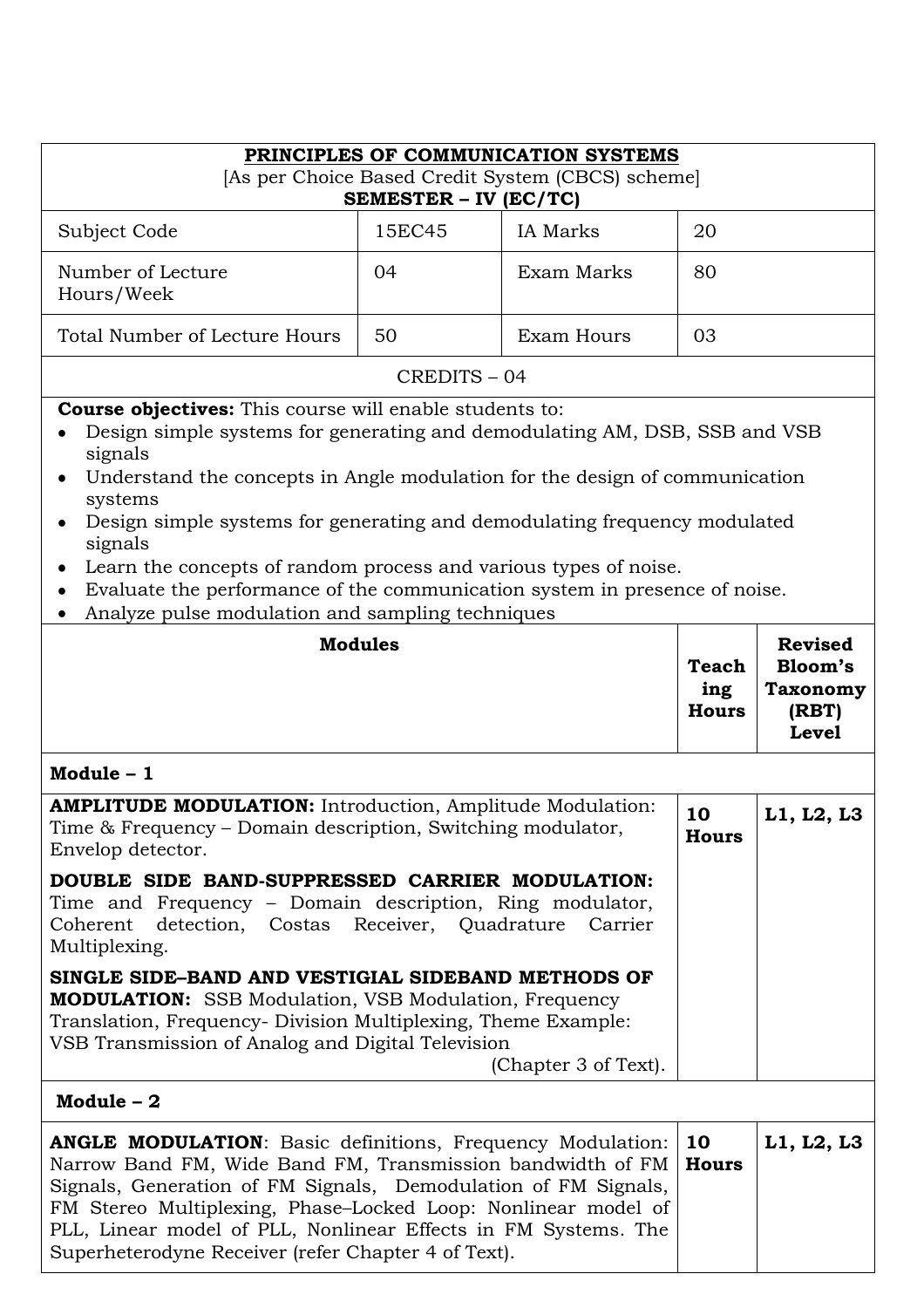| Module $-3$                                                                                                                                                                                                                                                                                                                                                                                                                                                                                                                                                                                                                                                                                                                  |                    |            |
|------------------------------------------------------------------------------------------------------------------------------------------------------------------------------------------------------------------------------------------------------------------------------------------------------------------------------------------------------------------------------------------------------------------------------------------------------------------------------------------------------------------------------------------------------------------------------------------------------------------------------------------------------------------------------------------------------------------------------|--------------------|------------|
| RANDOM VARIABLES & PROCESS: Introduction, Probability,<br>Conditional Probability, Random variables, Several Random<br>Variables. Statistical Averages: Function of a random variable,<br>Moments, Random Processes, Mean, Correlation and Covariance<br>function: Properties of autocorrelation function, Cross-correlation<br>functions (refer Chapter 5 of Text).                                                                                                                                                                                                                                                                                                                                                         | 10<br><b>Hours</b> | L1, L2, L3 |
| <b>NOISE:</b> Shot Noise, Thermal noise, White Noise, Noise Equivalent<br>Bandwidth (refer Chapter 5 of Text), Noise Figure (refer Section 6.7)<br>of Text).                                                                                                                                                                                                                                                                                                                                                                                                                                                                                                                                                                 |                    |            |
| Module - 4                                                                                                                                                                                                                                                                                                                                                                                                                                                                                                                                                                                                                                                                                                                   |                    |            |
| IN<br><b>ANALOG MODULATION:</b> Introduction, Receiver<br><b>NOISE</b><br>Model, Noise in DSB-SC receivers, Noise in AM receivers,<br>Threshold effect, Noise in FM receivers, Capture effect, FM<br>threshold effect, FM threshold reduction, Pre-emphasis and De-<br>emphasis in FM (refer Chapter 6 of Text).                                                                                                                                                                                                                                                                                                                                                                                                             | 10<br><b>Hours</b> | L1, L2, L3 |
| Module - 5                                                                                                                                                                                                                                                                                                                                                                                                                                                                                                                                                                                                                                                                                                                   |                    |            |
| <b>REPRESENTATION</b><br>OF<br><b>ANALOG</b><br><b>SIGNALS:</b><br><b>DIGITAL</b><br>Introduction, Why Digitize Analog Sources?, The Sampling<br>process, Pulse Amplitude Modulation, Time Division Multiplexing,<br>Pulse-Position Modulation, Generation of PPM Waves, Detection of<br>PPM Waves, The Quantization Process, Quantization Noise, Pulse-<br>Code<br>Modulation:<br>Sampling,<br>Quantization,<br>Encoding,<br>Regeneration, Decoding, Filtering, Multiplexing (refer Chapter 7 of<br>Text), Application to Vocoder (refer Section 6.8 of Reference Book<br>$1$ .                                                                                                                                             | 10<br><b>Hours</b> | L1, L2, L3 |
| <b>Course Outcomes:</b> At the end of the course, students will be able to:<br>Determine the performance of analog modulation schemes in time and frequency<br>domains.<br>• Determine the performance of systems for generation and detection of modulated<br>analog signals.<br>• Characterize analog signals in time domain as random processes and in frequency<br>domain using Fourier transforms.<br>• Characterize the influence of channel on analog modulated signals<br>Determine the performance of analog communication systems.<br>• Understand the characteristics of pulse amplitude modulation, pulse position<br>modulation and pulse code modulation systems.<br><b>Graduating Attributes (as per NBA)</b> |                    |            |
| Engineering Knowledge<br>Problem Analysis<br>Design / development of solutions (partly)<br>Question paper pattern:                                                                                                                                                                                                                                                                                                                                                                                                                                                                                                                                                                                                           |                    |            |
| The question paper will have ten questions.<br>Each full Question consisting of 16 marks.<br>There will be 2 full questions (with a maximum of four sub questions) from each<br>module.<br>Each full question will have sub questions covering all the topics under a module.<br>The students will have to answer 5 full questions, selecting one full question from                                                                                                                                                                                                                                                                                                                                                         |                    |            |

The students will have to answer 5 full questions, selecting one full question from each module.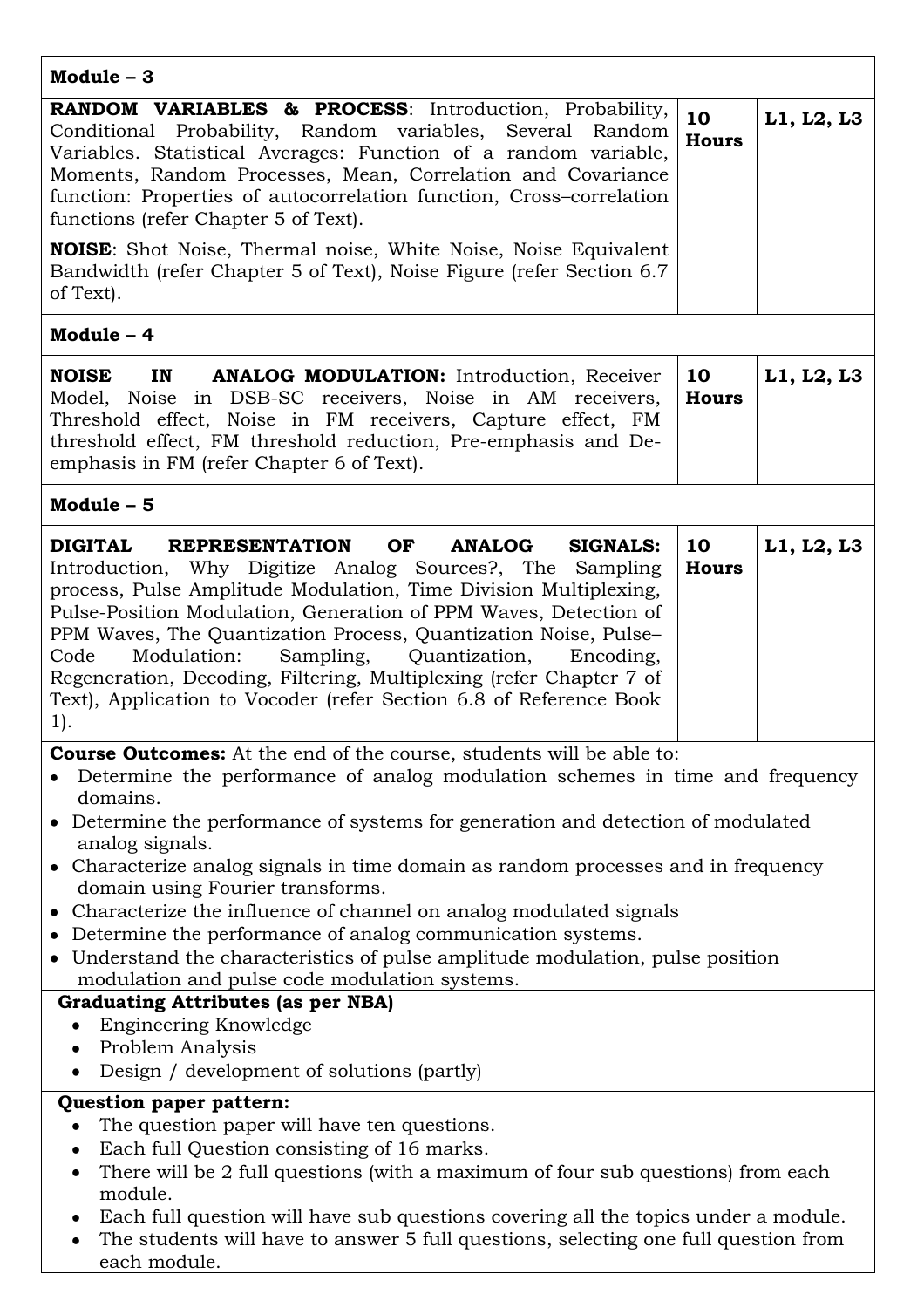### **Text Book:**

**Communication Systems**, Simon Haykins & Moher, 5th Edition, John Willey, India Pvt. Ltd, 2010, ISBN 978 – 81 – 265 – 2151 – 7.

- 1. **Modern Digital and Analog Communication Systems,** B. P. Lathi, Oxford University Press., 4th edition.
- 2. **An Introduction to Analog and Digital Communication**, Simon Haykins, John Wiley India Pvt. Ltd., 2008, ISBN 978–81–265–3653–5.
- 3. **Principles of Communication Systems**, H.Taub & D.L.Schilling, TMH, 2011.
- 4. **Communication Systems**, Harold P.E, Stern Samy and A Mahmond, Pearson Edition, 2004.
- 5. **Communication Systems**: **Analog and Digital,** R.P.Singh and S.Sapre: TMH 2nd edition, 2007.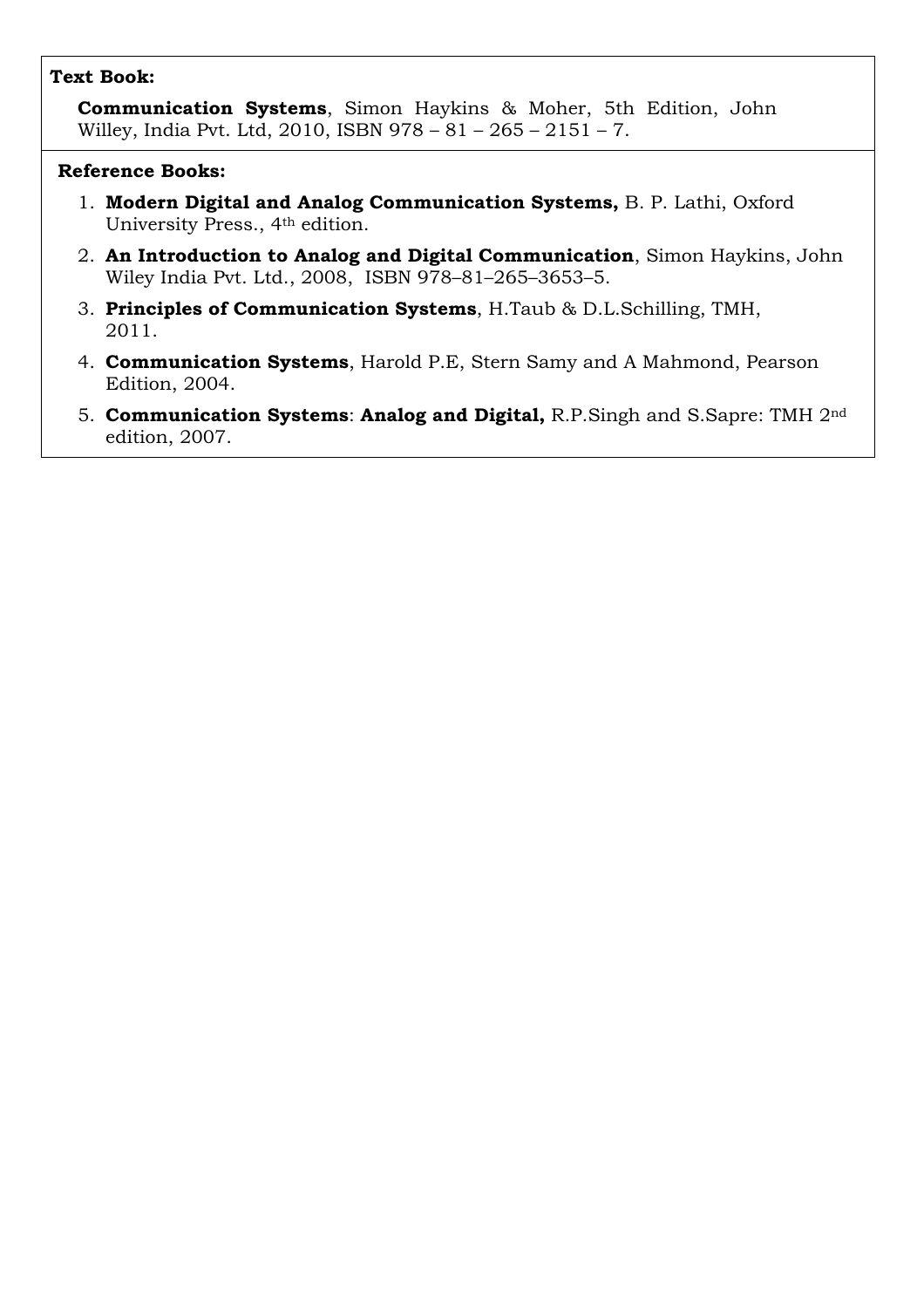|                                                                                                   | LINEAR INTEGRATED CIRCUITS                                                                                                                                                                                                                                                                                                                                                                                       |            |                 |                           |  |
|---------------------------------------------------------------------------------------------------|------------------------------------------------------------------------------------------------------------------------------------------------------------------------------------------------------------------------------------------------------------------------------------------------------------------------------------------------------------------------------------------------------------------|------------|-----------------|---------------------------|--|
| [As per Choice Based Credit System (CBCS) scheme]<br><b>SEMESTER - IV (EC/TC)</b>                 |                                                                                                                                                                                                                                                                                                                                                                                                                  |            |                 |                           |  |
| Subject Code                                                                                      | 15EC46                                                                                                                                                                                                                                                                                                                                                                                                           | IA Marks   | 20              |                           |  |
| Number of Lecture                                                                                 | 04                                                                                                                                                                                                                                                                                                                                                                                                               | Exam Marks | 80              |                           |  |
| of<br>Total Number                                                                                | Hours/Week<br>50<br><b>Exam Hours</b>                                                                                                                                                                                                                                                                                                                                                                            |            |                 |                           |  |
| Lecture Hours                                                                                     |                                                                                                                                                                                                                                                                                                                                                                                                                  |            | 03              |                           |  |
|                                                                                                   |                                                                                                                                                                                                                                                                                                                                                                                                                  | CREDITS-04 |                 |                           |  |
|                                                                                                   | <b>Course objectives:</b> This course will enable students to:                                                                                                                                                                                                                                                                                                                                                   |            |                 |                           |  |
|                                                                                                   | Define the basic concepts of OP-Amp.                                                                                                                                                                                                                                                                                                                                                                             |            |                 |                           |  |
| $\bullet$<br>specifications.                                                                      | Define and describe various parameters of Op-Amp, its characteristics and                                                                                                                                                                                                                                                                                                                                        |            |                 |                           |  |
|                                                                                                   | Discuss the effects of Input and Output voltage ranges upon Op-Amp circuits.                                                                                                                                                                                                                                                                                                                                     |            |                 |                           |  |
|                                                                                                   | Sketch and Analyze Op-Amp circuits to determine Input Impedances, output<br>Impedances and other performance parameters.                                                                                                                                                                                                                                                                                         |            |                 |                           |  |
| ٠                                                                                                 | Sketch and Explain typical Frequency Response graphs for each of the Filter circuits<br>showing Butterworth and Chebyshev responses where ever appropriate.                                                                                                                                                                                                                                                      |            |                 |                           |  |
| Describe and Sketch the various switching circuits of Op-Amps and analyze its<br>٠<br>operations. |                                                                                                                                                                                                                                                                                                                                                                                                                  |            |                 |                           |  |
| Differentiate between various types of DACs and ADCs and evaluate the performance<br>$\bullet$    |                                                                                                                                                                                                                                                                                                                                                                                                                  |            |                 |                           |  |
| of each with neat circuit diagrams and assuming suitable inputs.                                  |                                                                                                                                                                                                                                                                                                                                                                                                                  |            |                 |                           |  |
|                                                                                                   |                                                                                                                                                                                                                                                                                                                                                                                                                  |            |                 |                           |  |
|                                                                                                   |                                                                                                                                                                                                                                                                                                                                                                                                                  |            |                 | <b>Revised</b><br>Bloom's |  |
|                                                                                                   | <b>Modules</b>                                                                                                                                                                                                                                                                                                                                                                                                   |            | Teachi          | <b>Taxonomy</b>           |  |
|                                                                                                   |                                                                                                                                                                                                                                                                                                                                                                                                                  |            | ng              | (RBT)                     |  |
|                                                                                                   |                                                                                                                                                                                                                                                                                                                                                                                                                  |            | <b>Hours</b>    | <b>Level</b>              |  |
| Module -1<br><b>Operational Amplifier Fundamentals:</b>                                           |                                                                                                                                                                                                                                                                                                                                                                                                                  |            |                 |                           |  |
| TL081 datasheet. (Text1)                                                                          | Basic Op-amp circuit, Op-Amp parameters – Input and<br>output voltage, CMRR and PSRR, offset voltages<br>currents, Input and output impedances, Slew rate and<br>Frequency limitations. OP-Amps as DC Amplifiers $-$ Biasing<br>OP-amps, Direct coupled voltage followers, Non-inverting<br>amplifiers, inverting amplifiers, Summing amplifiers, and<br>Difference amplifiers. Interpretation of OP-amp LM741 & | and        | <b>10 Hours</b> | $ $ L1, L2, L3            |  |
| Module -2                                                                                         | Op-Amps as AC Amplifiers: Capacitor coupled voltage                                                                                                                                                                                                                                                                                                                                                              |            | 10 Hours        | L1, L2, L3                |  |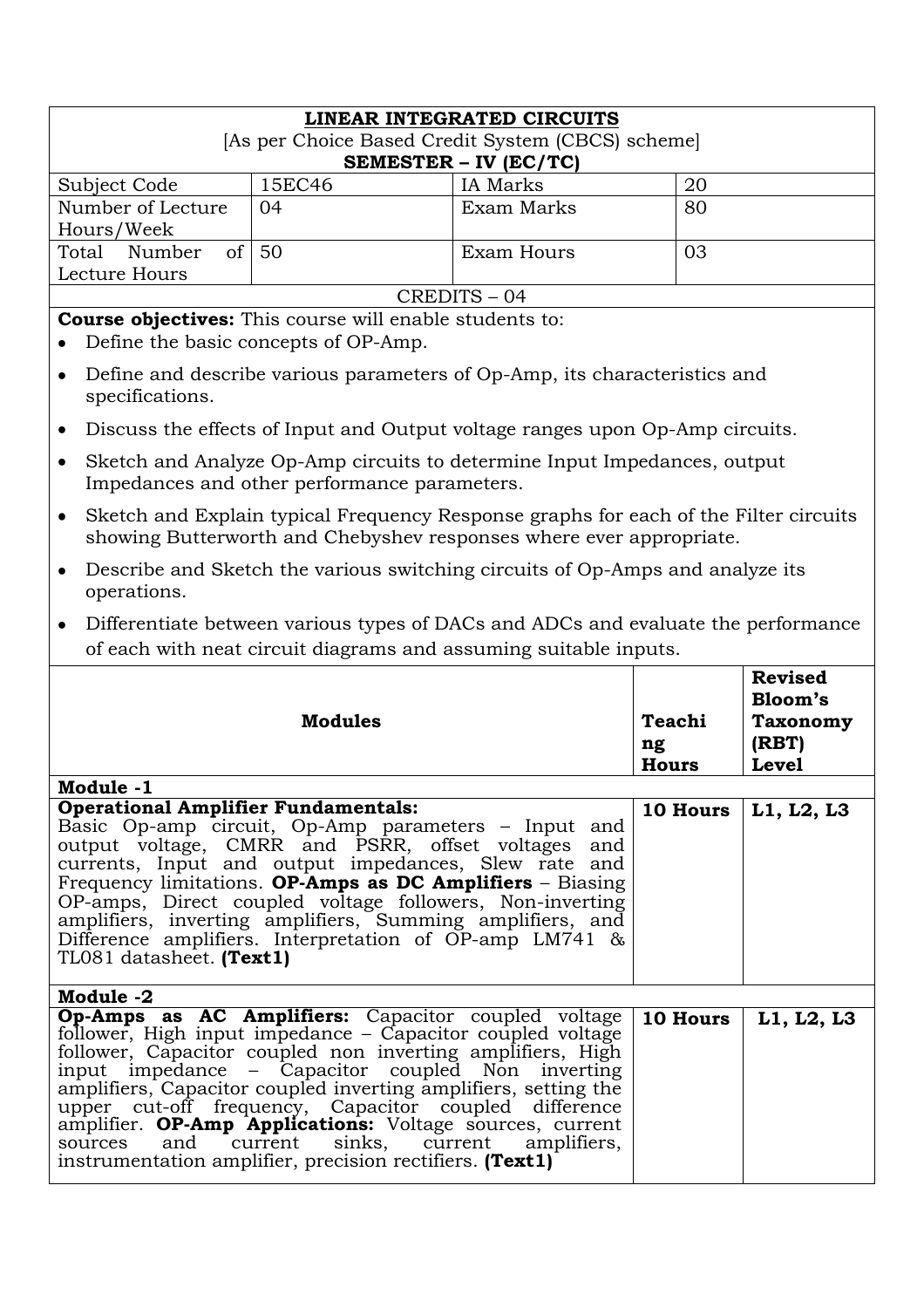| Module-3                                                                                                                                                                                                                                                                                                                                                                                                                                                                                                                                                                                                                                                                                                                                                                                                                                                                                                                                                           |                 |                       |
|--------------------------------------------------------------------------------------------------------------------------------------------------------------------------------------------------------------------------------------------------------------------------------------------------------------------------------------------------------------------------------------------------------------------------------------------------------------------------------------------------------------------------------------------------------------------------------------------------------------------------------------------------------------------------------------------------------------------------------------------------------------------------------------------------------------------------------------------------------------------------------------------------------------------------------------------------------------------|-----------------|-----------------------|
| More Applications : Limiting circuits, Clamping circuits,<br>Peak detectors, Sample and hold circuits, V to I and I to V<br>converters, Differentiating Circuit, Integrator Circuit, Phase<br>shift oscillator, Wein bridge oscillator, Crossing detectors,<br>inverting Schmitt trigger. (Text 1)<br>Log and antilog amplifiers, Multiplier and divider. (Text2)                                                                                                                                                                                                                                                                                                                                                                                                                                                                                                                                                                                                  | <b>10 Hours</b> | L1, L2, L3            |
| Module -4                                                                                                                                                                                                                                                                                                                                                                                                                                                                                                                                                                                                                                                                                                                                                                                                                                                                                                                                                          |                 |                       |
| <b>Active Filters:</b> First order and second order active Low-pass<br>and high pass filters, Bandpass Filter, Bandstop Filter.<br>(Text 1)<br>Voltage Regulators: Introduction, Series Op-amp regulator,<br>IC voltage regulators. 723 general purpose regulators.<br>(Text 2)                                                                                                                                                                                                                                                                                                                                                                                                                                                                                                                                                                                                                                                                                    |                 | 10 Hours   L1, L2, L3 |
| Module -5<br><b>Phase locked loop:</b> Basic Principles, Phase                                                                                                                                                                                                                                                                                                                                                                                                                                                                                                                                                                                                                                                                                                                                                                                                                                                                                                     | <b>10 Hours</b> | L1, L2, L3            |
| detector/comparator, VCO.<br>DAC and ADC convertor: DAC using R-2R, ADC using<br>Successive approximation.<br><b>Other IC Application:</b> 555 timer, Basic timer circuit, 555<br>timer used as astable and monostable multivibrator.<br>(Text 2)                                                                                                                                                                                                                                                                                                                                                                                                                                                                                                                                                                                                                                                                                                                  |                 |                       |
| <b>Course outcomes:</b> After studying this course, students will be able to:<br>Explain Op-Amp circuit and parameters including CMRR, PSRR, Input & Output<br>Impedances and Slew Rate<br>Design Op-Amp based Inverting, Non-inverting, Summing & Difference Amplifier<br>$\bullet$<br>Design Op-Amp based AC Amplifiers including Voltage Follower, Inverting / Non-<br>inverting & Difference Amplifier<br>Develop circuits for Op-Amp based Voltage / Current Sources & Sinks, Current,<br>Instrumentation and Precision Amplifiers<br>Develop circuits for Op-Amp based linear and non-linear circuits comprising of<br>limiting, clampling, Sample & Hold, Differentiator / Integrator Circuits, Peak<br>Detectors , Oscillators and Multiplier & Devider<br>Design first & Second Order Low Pass, High Pass, Band Pass, Band Stop Filters and<br><b>Voltage Regulators</b><br>Explain applications of linear ICs in phase detector, VCO, DAC, ADC and Timer |                 |                       |
| Graduate Attributes (as per NBA)<br>Engineering Knowledge<br>Problem Analysis<br>Design / development of solutions<br>Question paper pattern:<br>The question paper will have ten questions.<br>Each full Question consisting of 16 marks.<br>٠<br>There will be 2 full questions (with a maximum of four sub questions) from each<br>٠<br>module.<br>Each full question will have sub questions covering all the topics under amodule.<br>٠<br>The students will have to answer 5 full questions, selecting one full question from<br>each module.                                                                                                                                                                                                                                                                                                                                                                                                                |                 |                       |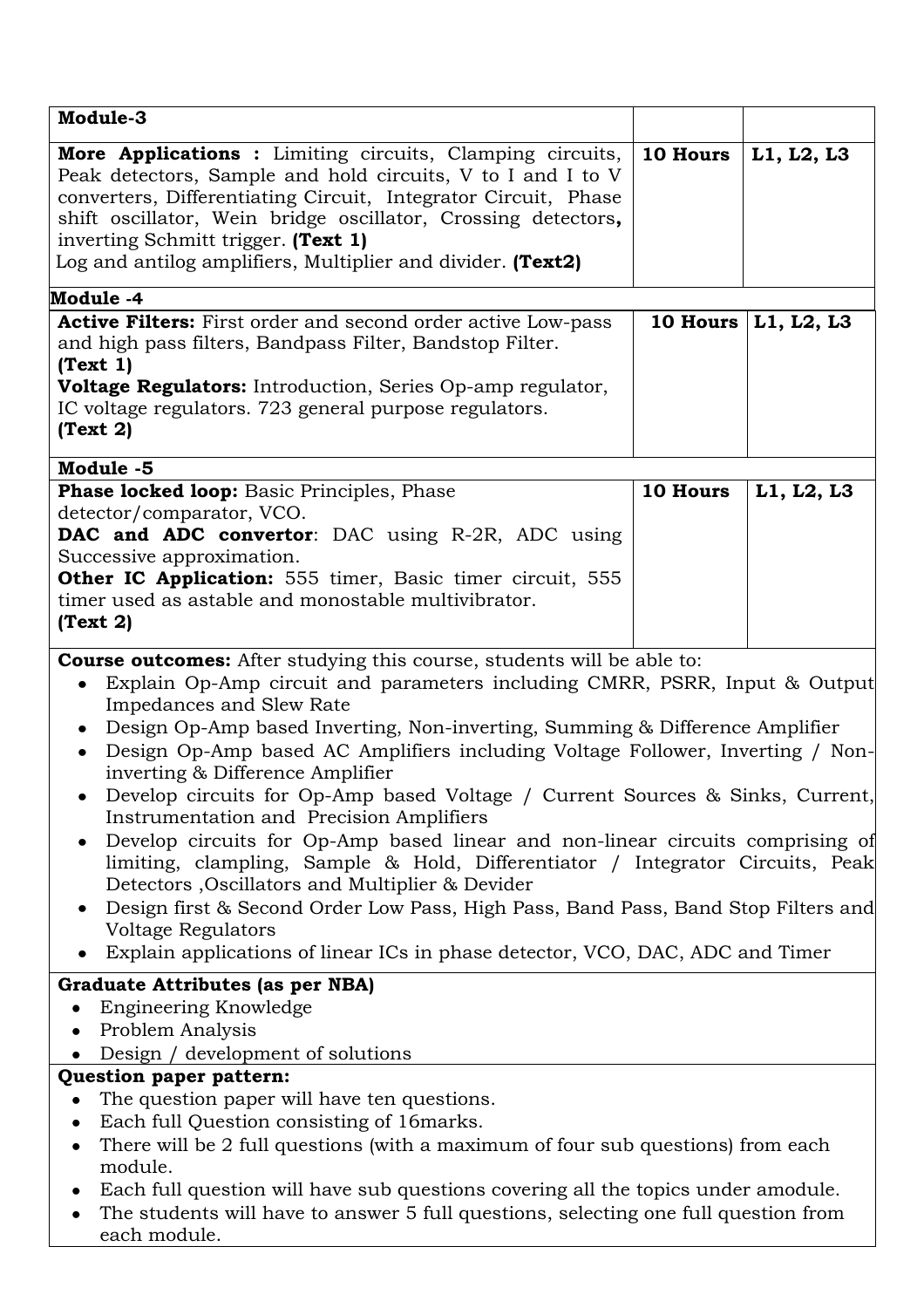#### **Text Books:**

- **1.** "Operational Amplifiers and Linear IC"s", David A. Bell, 2nd edition, PHI/Pearson, 2004. ISBN 978-81-203-2359-9.
- **2.** "Linear Integrated Circuits", D. Roy Choudhury and Shail B. Jain, 4th edition, Reprint 2006, New Age International ISBN 978-81-224-3098-1.

- **1.** Ramakant A Gayakwad, "Op-Amps and Linear Integrated Circuits," Pearson, 4th Ed, 2015. ISBN 81-7808-501-1.
- **2.** B Somanathan Nair, "Linear Integrated Circuits: Analysis, Design & Applications," Wiley India, 1st Edition, 2015.
- **3.** James Cox, "Linear Electronics Circuits and Devices", Cengage Learning, Indian Edition, 2008, ISBN-13: 978-07-668-3018-7.
- **4.** Data Sheet:<http://www.ti.com/lit/ds/symlink/tl081.pdf.>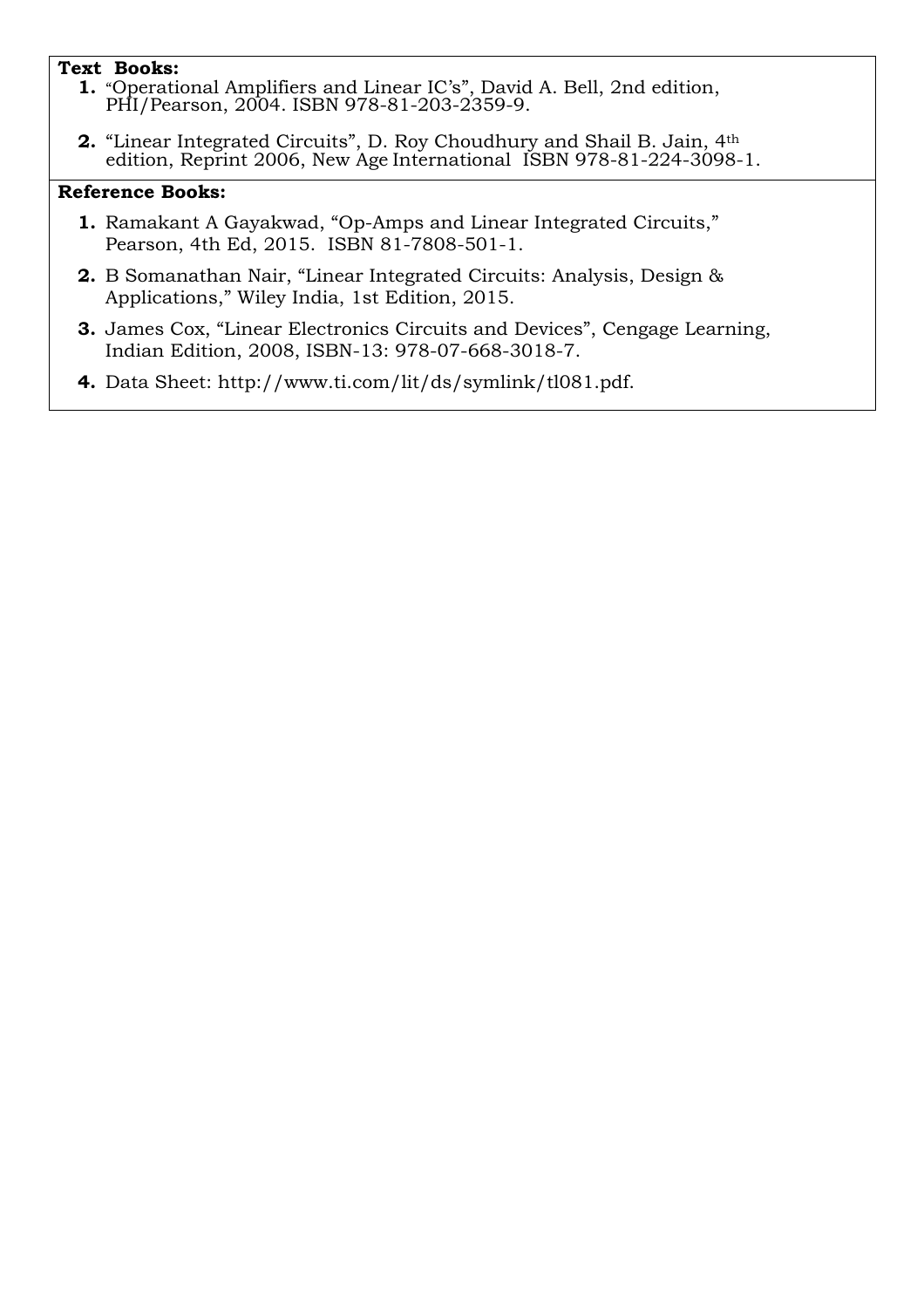|                                                                                                                                                                                                                                                      | <b>MICROPROCESSOR LABORATORY</b>                                                                                                                                                                                                                                                                                                                       |                 |                        |
|------------------------------------------------------------------------------------------------------------------------------------------------------------------------------------------------------------------------------------------------------|--------------------------------------------------------------------------------------------------------------------------------------------------------------------------------------------------------------------------------------------------------------------------------------------------------------------------------------------------------|-----------------|------------------------|
|                                                                                                                                                                                                                                                      | [As per Choice Based Credit System (CBCS) scheme]                                                                                                                                                                                                                                                                                                      |                 |                        |
|                                                                                                                                                                                                                                                      | SEMESTER – IV (EC/TC)                                                                                                                                                                                                                                                                                                                                  |                 |                        |
| Laboratory Code                                                                                                                                                                                                                                      | 15ECL47                                                                                                                                                                                                                                                                                                                                                | <b>IA</b> Marks | 20                     |
| Number of Lecture                                                                                                                                                                                                                                    | 01Hr Tutorial (Instructions)                                                                                                                                                                                                                                                                                                                           | Exam Marks      | 80                     |
| Hours/Week                                                                                                                                                                                                                                           | + 02 Hours Laboratory                                                                                                                                                                                                                                                                                                                                  |                 |                        |
|                                                                                                                                                                                                                                                      |                                                                                                                                                                                                                                                                                                                                                        | Exam Hours      | 03                     |
|                                                                                                                                                                                                                                                      | CREDITS-02                                                                                                                                                                                                                                                                                                                                             |                 |                        |
| $\bullet$                                                                                                                                                                                                                                            | <b>Course objectives:</b> This course will enable students to:<br>Get familiarize with 8086 instructions and DOS 21H interrupts and function calls.<br>Develop and test assembly language programs to use instructions of 8086.<br>Get familiarize with interfacing of various peripheral devices with 8086<br>microprocessor for simple applications. |                 |                        |
| <b>Laboratory Experiments:</b>                                                                                                                                                                                                                       |                                                                                                                                                                                                                                                                                                                                                        |                 | <b>Revised Bloom's</b> |
|                                                                                                                                                                                                                                                      |                                                                                                                                                                                                                                                                                                                                                        |                 | <b>Taxonomy</b>        |
|                                                                                                                                                                                                                                                      |                                                                                                                                                                                                                                                                                                                                                        |                 | (RBT) Level            |
| 1. Programs involving:                                                                                                                                                                                                                               |                                                                                                                                                                                                                                                                                                                                                        |                 |                        |
| Data transfer instructions like:<br>1<br>iii) Block interchange<br>2. Programs involving:                                                                                                                                                            | Byte and word data transfer indifferent addressing Modes<br>ii) Block move (with and without overlap)                                                                                                                                                                                                                                                  |                 |                        |
| Arithmetic & logical operations like:<br>i)<br>Hexadecimal nos.<br>iii) ASCII adjustment instructions<br>iv) Code conversions                                                                                                                        | Addition and Subtraction of multi precision nos.<br>ii) Multiplication and Division of signed and unsigned                                                                                                                                                                                                                                             |                 |                        |
| 3. Programs involving:                                                                                                                                                                                                                               |                                                                                                                                                                                                                                                                                                                                                        |                 |                        |
| Bit manipulation instructions like checking:<br>Whether given data is positive or negative.<br>i)<br>ii) Whether given data is odd or even<br>iii) Logical 1's and 0's in a given data<br>iv) 2 out 5 code<br>v) Bit wise and nibble wise palindrome |                                                                                                                                                                                                                                                                                                                                                        |                 | L1, L2, L3             |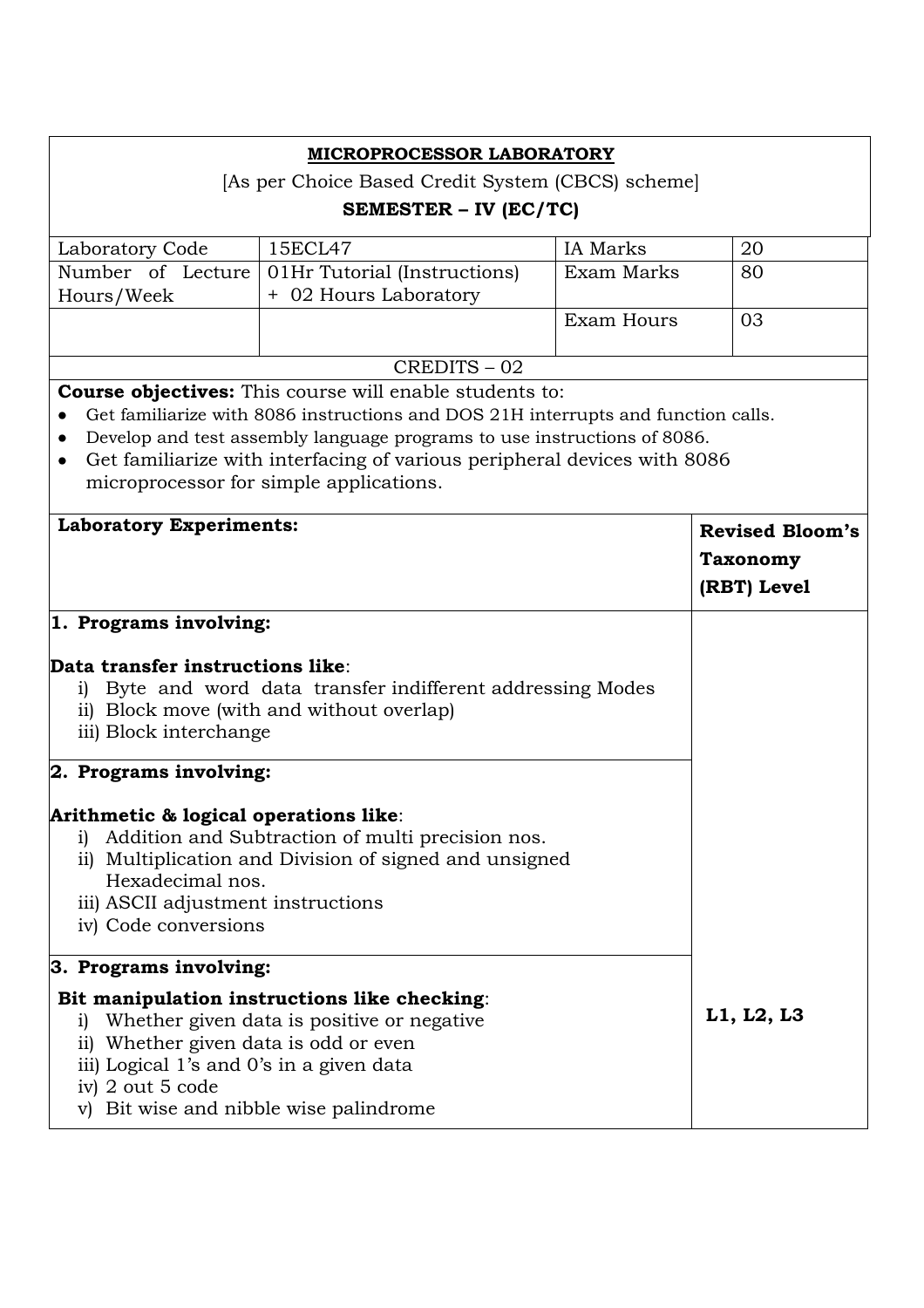# **4. Programs involving:**

# **Loop instructions like**

- i) Arrays: addition/subtraction of N nos., Finding largest and smallest nos., Ascending and descending order
- ii) Two application programs using Procedures and Macros (Subroutines)

# **5. Programs involving**

String manipulation like string transfer, string reversing, searching for a string

# . **6. Programs involving**

Programs to use DOS interrupt INT 21h Function calls for Reading a Character from keyboard, Buffered Keyboard input, Display of character/ String on console

## **7. Interfacing Experiments:**

Experiments on interfacing 8086 with the following interfacing modules through DIO (Digital Input/Output - PCI bus compatible card / 8086 Trainer )

- 1. Matrix keyboard interfacing
- 2. Seven segment display interface
- 3. Logical controller interface
- 4. Stepper motor interface
- 5. ADC and DAC Interface (8 bit)
- 6. Light dependent resistor ( LDR ), Relay and Buzzer Interface to make light operated switches

**Course outcomes:** On the completion of this laboratory course, the students will be able to:

- Program a microprocessor to perform arithmetic, logical and data transfer  $\bullet$ applications.
- Understand assembler directives, DOS Interrupts, branch and loop operations.
- Interface a microprocessor to various devices for simple applications.
- Effectively utilize microprocessor peripherals.
- Utilize procedures and macros for modular programming.  $\bullet$

## **Graduate Attributes (as per NBA)**

- Engineering Knowledge.  $\bullet$
- Problem Analysis.  $\bullet$

Design/Development of solutions.

## **Conduct of Practical Examination:**

- All laboratory experiments are to be included for practical examination.
- For examination, one question from software and one question from hardware interfacing to be set.
- Students are allowed to pick one experiment from the lot.
- Change of experiment is allowed only once, in which case Procedure part Marks  $\bullet$ to be made zero.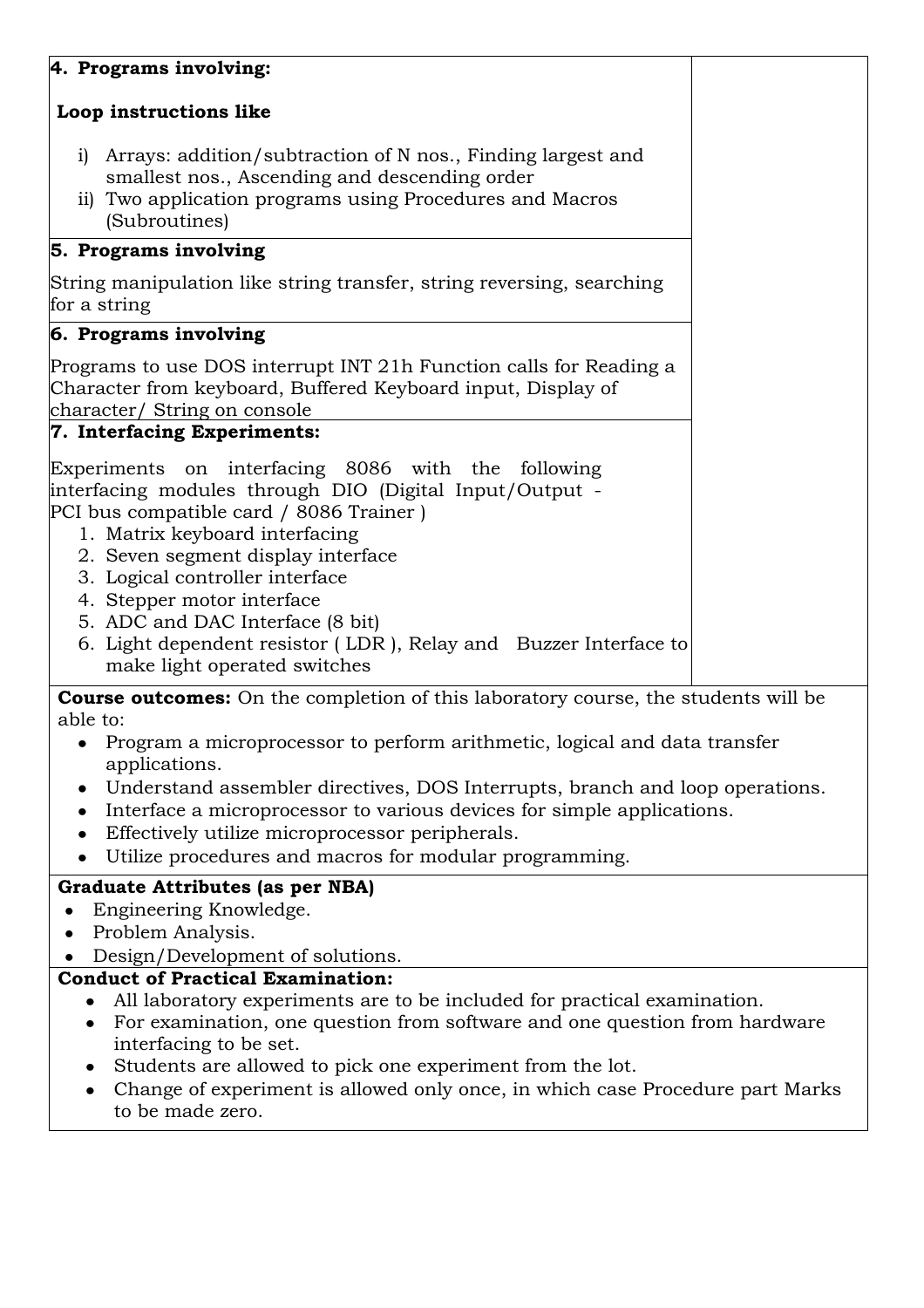|                                                                                                                         | LINEAR ICS AND COMMUNICATION LAB                                                                                                                                                                                                                                                                                                                                                                                                                                                                                                                                                                                                                                                                                                                                                   |                 |                                                             |
|-------------------------------------------------------------------------------------------------------------------------|------------------------------------------------------------------------------------------------------------------------------------------------------------------------------------------------------------------------------------------------------------------------------------------------------------------------------------------------------------------------------------------------------------------------------------------------------------------------------------------------------------------------------------------------------------------------------------------------------------------------------------------------------------------------------------------------------------------------------------------------------------------------------------|-----------------|-------------------------------------------------------------|
|                                                                                                                         | As per Choice Based Credit System (CBCS) scheme                                                                                                                                                                                                                                                                                                                                                                                                                                                                                                                                                                                                                                                                                                                                    |                 |                                                             |
|                                                                                                                         | SEMESTER – IV (EC/TC)                                                                                                                                                                                                                                                                                                                                                                                                                                                                                                                                                                                                                                                                                                                                                              |                 |                                                             |
| Laboratory Code                                                                                                         | 15ECL48                                                                                                                                                                                                                                                                                                                                                                                                                                                                                                                                                                                                                                                                                                                                                                            | <b>IA</b> Marks | 20                                                          |
| Number of Lecture<br>Hours/Week                                                                                         | 01Hr Tutorial (Instructions)<br>+ 02 Hours Laboratory                                                                                                                                                                                                                                                                                                                                                                                                                                                                                                                                                                                                                                                                                                                              | Exam Marks      | 80                                                          |
|                                                                                                                         |                                                                                                                                                                                                                                                                                                                                                                                                                                                                                                                                                                                                                                                                                                                                                                                    | Exam Hours      | 03                                                          |
|                                                                                                                         | CREDITS-02                                                                                                                                                                                                                                                                                                                                                                                                                                                                                                                                                                                                                                                                                                                                                                         |                 |                                                             |
| ٠<br>Op-amp<br>operations.<br>$\bullet$                                                                                 | Design, Demonstrate and Analyze instrumentation amplifier, filters, DAC, adder,<br>differentiator and integrator circuits, using op-amp.<br>Design, Demonstrate and Analyze multivibrators and oscillator circuits using<br>Design, Demonstrate and Analyze analog systems for AM, FM and Mixer<br>Design, Demonstrate and Analyze balance modulation and frequency synthesis.<br>Demonstrate and Analyze pulse sampling and flat top sampling.                                                                                                                                                                                                                                                                                                                                    |                 |                                                             |
| <b>Laboratory Experiments:</b>                                                                                          |                                                                                                                                                                                                                                                                                                                                                                                                                                                                                                                                                                                                                                                                                                                                                                                    |                 | <b>Revised</b><br>Bloom's<br><b>Taxonomy</b><br>(RBT) Level |
| using three amplifiers.<br>amp.<br>filters.<br>inputs using mod-16 counter.<br>detection).<br>10. Design BJT/FET Mixer. | 1. Design an instrumentation amplifier of a differential mode gain of 'A'<br>2. Design of RC Phase shift and Wein's bridge oscillators using Op-<br>3. Design active second order Butterworth low pass and high pass<br>4. Design 4 bit $R - 2R$ Op-Amp Digital to Analog Converter (i) using 4<br>bit binary input from toggle switches and (ii) by generating digital<br>5. Design Adder, Integrator and Differentiator using Op-Amp.<br>6. Design of Monostable and Astable Multivibrator using 555 Timer.<br>7. Demonstrate Pulse sampling, flat top sampling and reconstruction.<br>8. Amplitude modulation using transistor/FET (Generation and<br>9. Frequency modulation using IC 8038/2206 and demodulation.<br>11.DSBSC generation using Balance Modulator IC 1496/1596. |                 | L1, L2, L3                                                  |